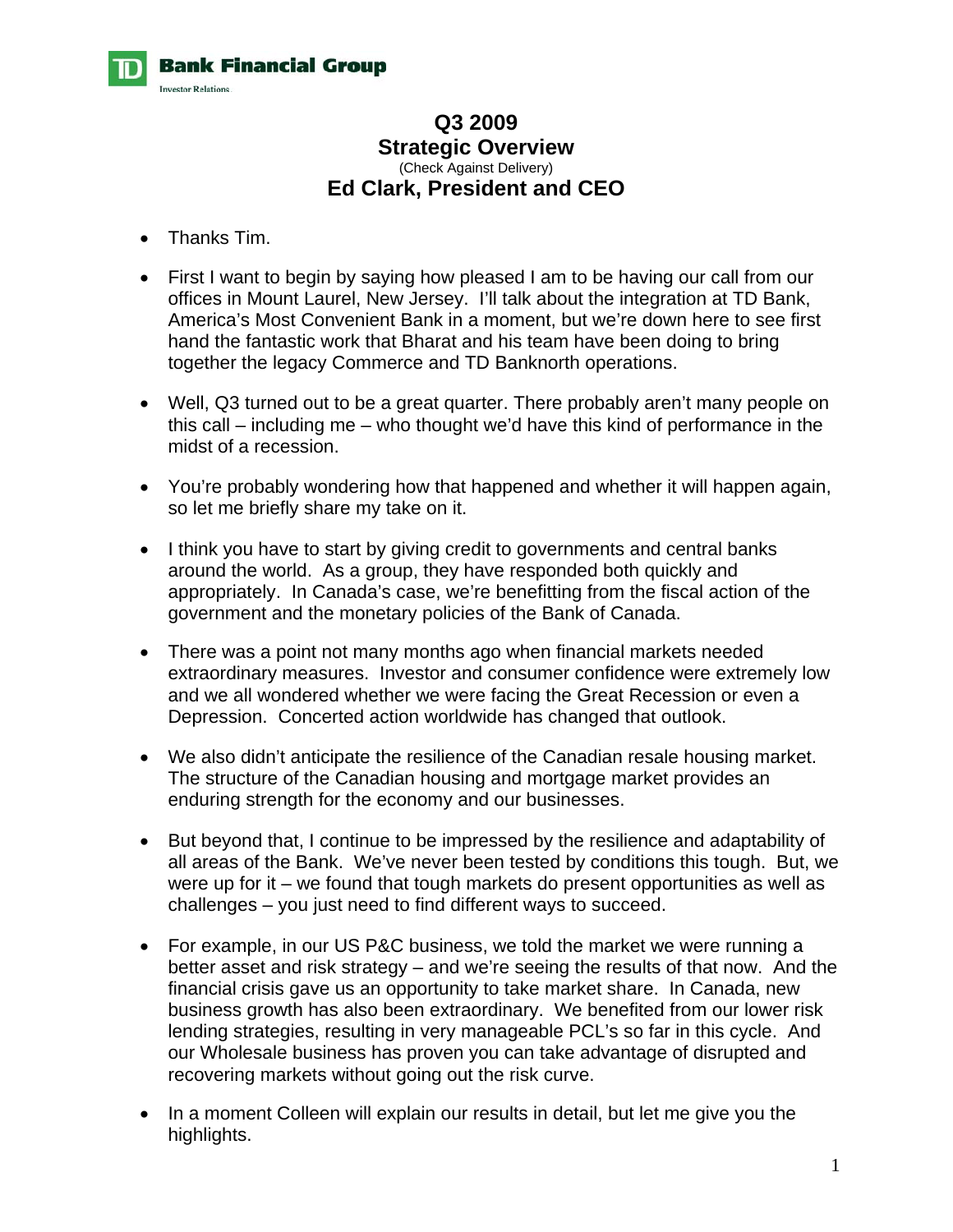**Bank Financial Group** 

**Investor Relations** 

#### **Results Overview**

- Overall, each of our major businesses made a strong contribution. Our Retail adjusted earnings were almost \$1.1 billion and our Wholesale business had a record quarter, which helped us end Q3 with an even stronger Tier 1 capital ratio – now over 11% – and a Tangible Common Equity ratio over 8%.
- Starting with Wholesale, as I said, we're proving that you can actually reduce risk and get better results. We've seen major reductions in our risk-weighted assets as we've continued to focus in on our franchise business model. It's unlikely this level of earnings can be maintained but we do have an excellent business that continues to perform well and produce a solid return on capital within tight risk parameters.
- Moving to Canadian retail, the performance of TD Canada Trust is truly amazing. We earned \$677 million this quarter, a new record. And to give you a sense of the earnings power here, that record was reached despite a 49% increase in PCLs over last year.
- We always keep a close eye on expenses while growing revenue, and as a result our efficiency ratio hit a record 47.8%.
- In Canada, we're thrilled that for the fifth year in a row, we won the Synovate award and for the fourth year in a row, we won the JD Power award. Coupled with our fourth JD Power win here in the US, our customers and clients have clearly said that we deliver the best customer service in banking in North America. That happens because our employees are committed to delivering a legendary customer service experience each and every day.
- In Canada, we've seen strong demand for lending up to this point in the economic cycle and have proven our willingness to lend and take market share. But we are seeing signs that growth in demand for credit is slowing, as you'd expect during a recession.
- Our Wealth business is starting to see the effects of stronger markets come into its results. We're still feeling the impact of margin pressure as a result of low nominal rates, but we're also getting the benefit of record online brokerage trades per day and asset and volume growth.
- At TD Bank, America's Most Convenient Bank, we're pleased with our results, delivered in the context of a tough US market. We're still growing our loan book, up 14% from last year, and taking market share. On the deposit side, we're up over 8% from last year – driven by greater than 8% growth in our maturing branches and slightly slower growth in our mature branches. We are not growing our government deposits significantly. We're starting to see good growth in mature branches in the New England footprint where deposits grew in line with our overall growth. At the same time, we're seeing some signs of easing in deposit pricing pressure. Year over year, however, deposit margins have fallen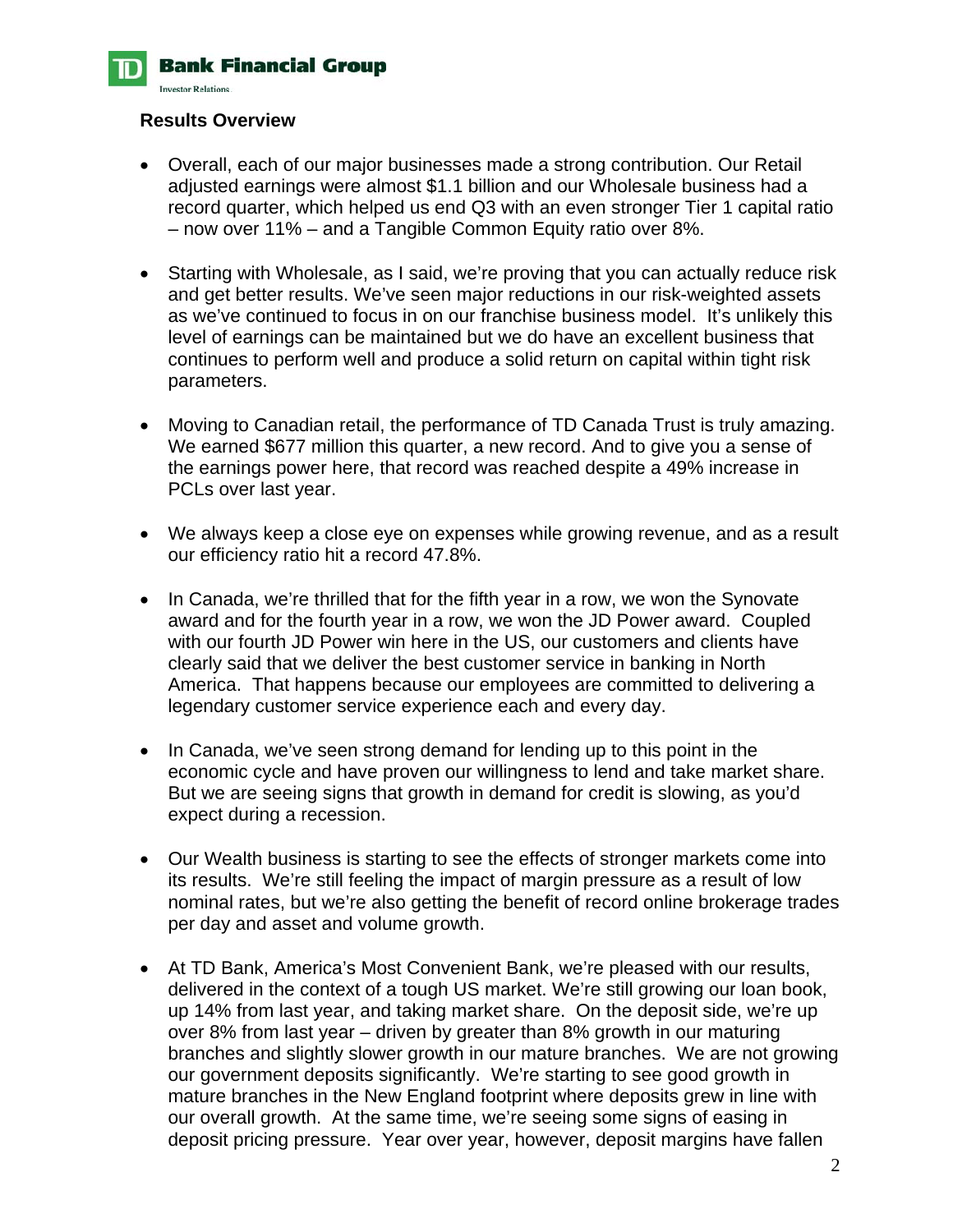# **Bank Financial Group**

**Investor Relations** 

sharply offsetting excellent volume performance. At the same time, we continue to expect weak US economic fundamentals and as a result we still expect growing PCL's, but not at the same pace as this year.

• The integration continues to go exceptionally well. As somebody who's done an integration before, I can tell you that there is an enormous amount of hard work going on behind the scenes as we get close to the end. I want to thank Bharat and his team – they are doing an incredible job of making this happen as smoothly and efficiently as possible for our customers, shareholders and employees. You'll hear more from Bharat on the integration in a moment.

# **Economic Overview & Outlook**

- So, stepping back, how do we make sense of what's happening in the financial markets and the economy and what does it mean for TD?
- It seems like we're through the bottom. But there is clearly a debate about the strength of the subsequent economic recovery. Two key unknowns remain – how long are we going to be in the recovery phase and what is the sustainable growth rate of the economy over the medium term.
- For our part, we remain cautious on the economic outlook into next year. While we see some growth in the economy we don't see any increases in interest rates until the latter part of the year. And we just don't foresee any extreme stress scenarios playing out. However, we believe unemployment will remain high for some time. And we think we'll see continued upward pressure on PCL's in 2010, but nothing like the percentage increases we've seen this year.
- The biggest change in our outlook is that we are more positive than we have been on the implications for our businesses. We are not taking Q3's earnings as a run rate as we'd expect TD Securities earnings to be lower going forward, but we are reasonably optimistic that we have a solid base of retail earnings going into next year. In fact, 2009 has shown that there are ways in which strong businesses can perform in tough economic conditions.
- As I've said many times, we're a balance sheet company that generates an income statement. So in our retail businesses, that means that better than expected volume growth in 2009 locks in revenue growth for 2010 that will provide some offset to rising PCL's. And you know I believe the market underestimates the value of the consistent, high quality earnings that we generate as a result.
- At the beginning of 2009, I would have found it hard to believe that by Q3 I would be talking about a year-over-year increase in our earnings per share even after issuing shares last year. But it sure looks like we're going to get there.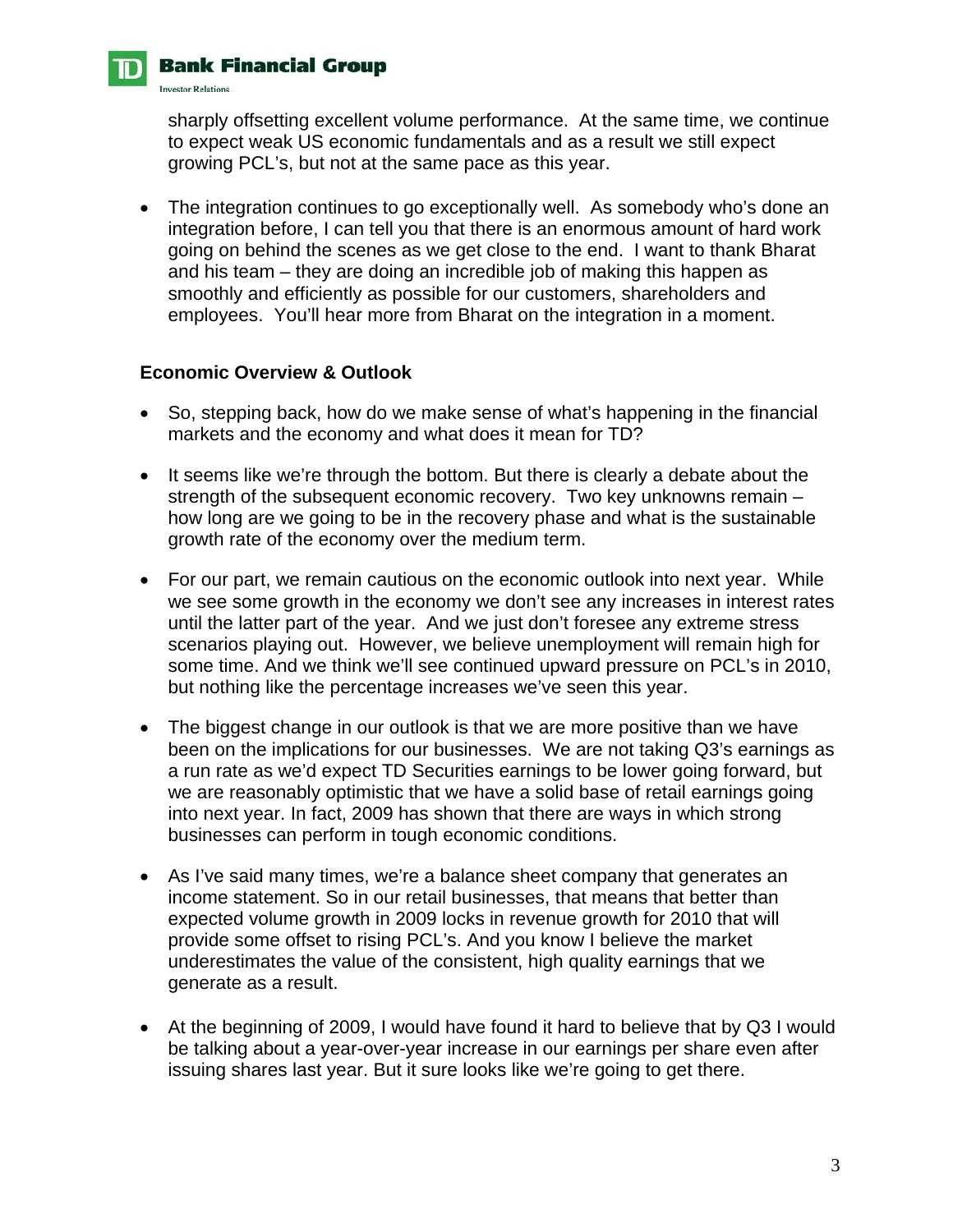**Bank Financial Group Investor Relations** 

### **Conclusion**

- Overall, I would say that we're very pleased with these results, delivered in a difficult economic environment. We've been able to perform because we have over 74,000 unbelievably dedicated and talented employees focused on our strategy: to run a retail-centered and customer-focused North American franchise that's supported by a focus on liquidity, conservative risk management and convenience and service for our customers and clients.
- And so we'll continue to drive forward our vision of being the better bank every day and are confident we're emerging from challenging times with momentum on our side.
- With that, let me turn it over to Colleen.

#### **Overall Call Closing**

- Let me wrap up with the three key points I hope you'll take away from today's call:
- First We're feeling good about all our businesses they're performing well and we continue to see opportunities in every one of them.
- Second We do expect rising PCLs into 2010, but our earnings power and capital strength are powerful offsets – we can continue to earn through a recession and gain market share.
- And third It looks like we'll see an increase in our earnings per share this year. And more importantly, we're feeling very good about our long-term prospects, as we have made and will continue to make investments that will return significant rewards to our shareholders as markets and the economy recover.
- Thanks for your time.